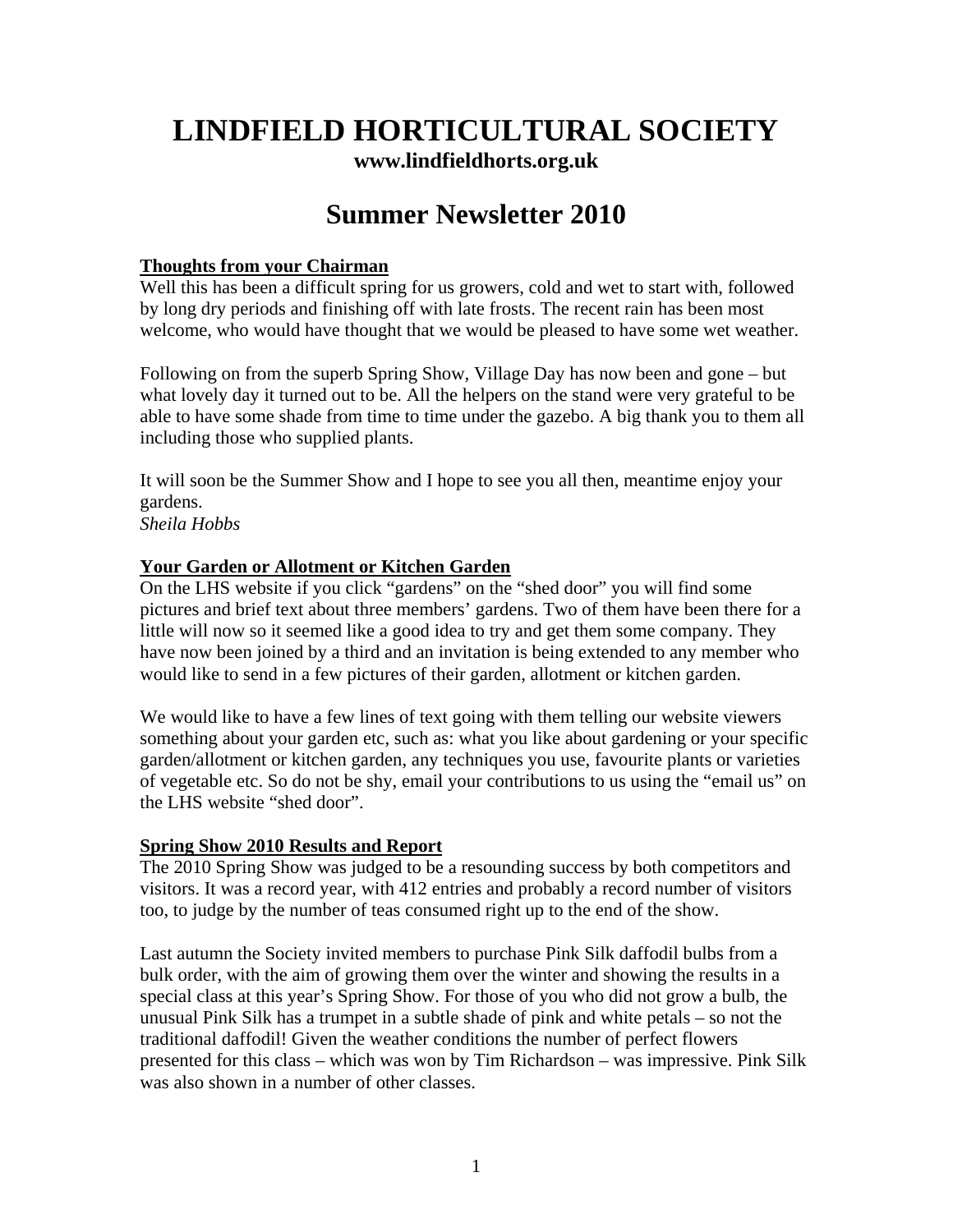An enormous number and range of other perfect daffodils filled the hall with colour and scent. Did the poor winter mean that in fact there were more blooms to show this year? How on earth does the judge choose between them? Local daffodil specialist Dave Vivash won a number of awards including the Daffodil Society Bronze Medal for his 'Terminator' bloom. Margaret Carter won the Daffodil Cup, having gained most points in the classes for members who had not previously won a first prize for daffodils.

Predictably, there were fewer vegetables than usual after the appalling winter but Brian Fitzgerald produced two very healthy leeks to win best exhibit in the vegetable classes, while Tim Richardson even managed to find enough to fill a trug. Gill Jones won the Floral Art Cup with several firsts for her flower arrangements. There were some outstanding entries in the annual photographic section and the special 'Sussex Snow Scenes' category attracted a variety of entries, with Margaret Nicolle's chilly country scene taken on the outskirts of the village winning first prize. The cookery classes seem to be attracting more delicious-looking entries but there are still very few for the handicrafts and children's classes – although what there is entered is of a high standard.

#### *Awards*

Daffodil Society Bronze Medal & Certificate - Dave Vivash The Fisk Cup - Dave Vivash The Jeeves Cup - Tim Richardson The Evelyn Drew Floral Art Cup - Gill Jones The George Murrell Photographic Cup - Tim Richardson The Lea Cup - Dave Vivash The Kieron James Toys Shield (Junior 10 and Under) - Emily Sutlow The Heart And Soul Shield (Junior 11 –15) - Katherine Cameron The Daffodil Cup - Margaret Carter The Dawson Cup - Tom Hughes

*Best in Show:* 

[Vegetable](http://www.lindfieldhorts.org.uk/Images/2010 Spring Show/leeks.jpg) - Brian Fitzgerald [Pot Plant](http://www.lindfieldhorts.org.uk/Images/2010 Spring Show/orchid.jpg) - Wendy Dumbleton [Flower](http://www.lindfieldhorts.org.uk/Images/2010 Spring Show/pieris.jpg) - Rolf Lloyd-Williams [Cookery](http://www.lindfieldhorts.org.uk/Images/2010 Spring Show/sponge-cake.jpg) - Flo Whitaker [Handicraft](http://www.lindfieldhorts.org.uk/Images/2010 Spring Show/handicraft.jpg) - Clare Imms Trug - Tim Richardson

*Rosemary Humphreys* 

#### **Richard Triumphs –read all about it**

Our intrepid investigator has reported to us on the latest successes of our own Richard Hilson. He recently entered both Daffodil Society shows (the first held in Warwick and the second in Harrogate) and not surprising was delighted to have gained "Best Bloom" rosettes for division 8 and division 12 daffodils at both shows; in addition to wining sundry other prize cards - some of them red. The daffodil called 'Avalanche' was his entry in division 8 and from one of the items below you will see that this is the bulb that is going to feature in the Special Class at our Spring Show in 2011.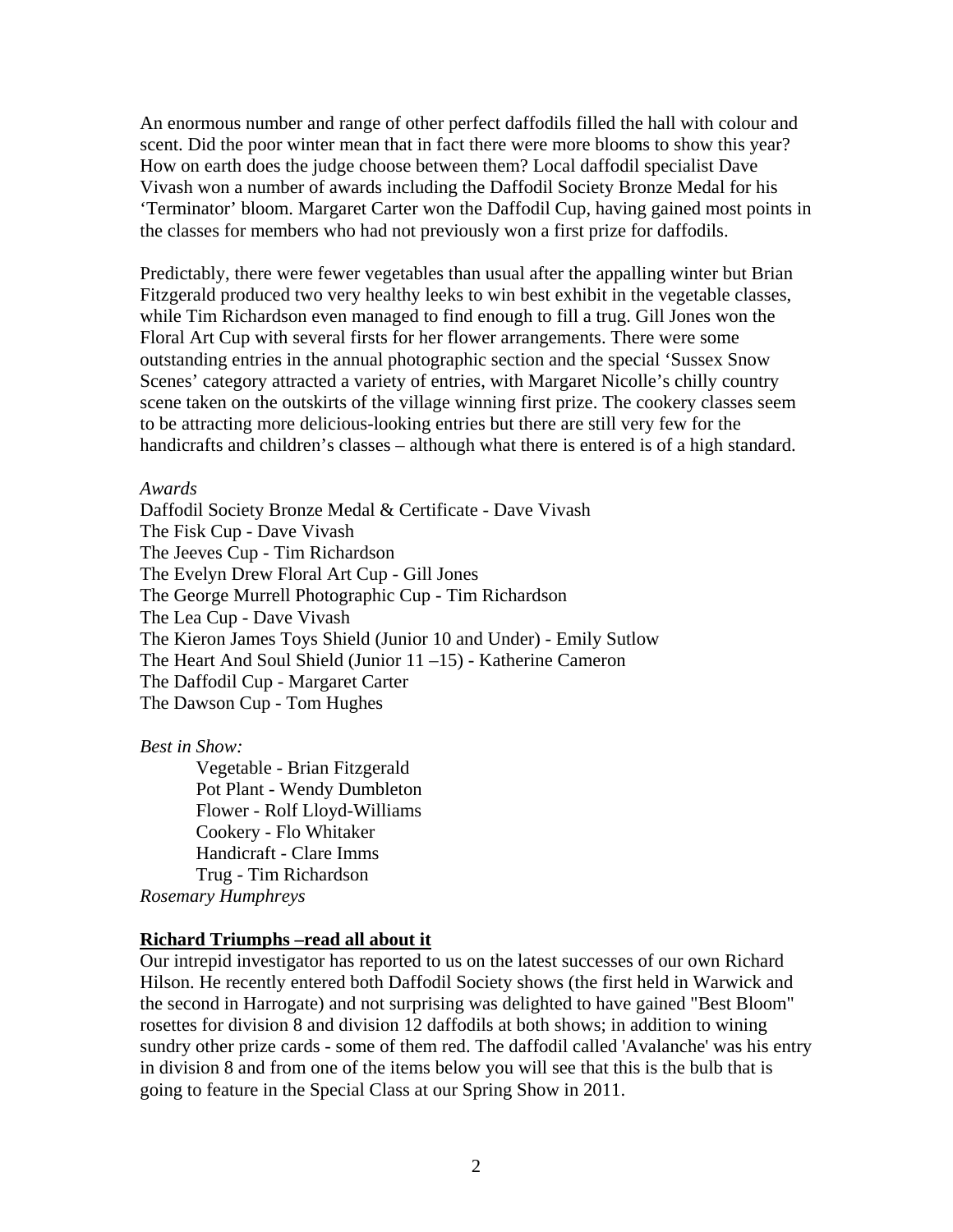Richard also entered all three RHS Daffodil Shows, the first in Westminster and the other two at Wisley. They have a class for seven blooms in a vase which as you can imagine is very hard to stage. He had further triumphs, gaining first prize for a vase of seven Pink Silk at the first show and for seven Maya Dynasty in the third show. I am reliably informed that they looked stunning.

In all of these events he was in competition with the top growers and exhibitors in the country. Well done Richard.

## **Summer Show – Saturday 11th July 2010**

Are you thinking about entering some produce from your garden or allotment at the show? If so here are a few hints and tips for showing three popular vegetables.

#### *Broad Beans (Classes 155 and 225)*

Choose long, straight and fresh pods of uniform size, shape and colour with unblemished skins. The seeds should be of good size with no black eyes. The judge will open one pod of every exhibit to check the condition of the seeds. Place your entry straight onto the show bench (no plate is required).

#### *Potatoes (Classes 165, 166, 167, 238 and 239)*

Cut the foliage off one week before lifting so that the skins of the tubers can set. When lifting, take care to avoid damaging the skins and store the potatoes in peat or compost until the day before the show. Select uniform sized tubers (ideally weighing approximately 200 grams each) of good shape with shallow eyes and showing no greening, pest or disease damage. Gently wash the tubers in water using a soft sponge and dry them. Use a plate provided by the Society to put your potatoes on and place it on the show bench.

### *Peas (Classes 164 and 245)*

Harvest your pods with approximately 25mm of stalk and only handle the pods by the stalks to avoid damaging the natural bloom. The judge will be looking for long, fresh, well-filled pods of uniform size, shape and colour. Place your pods directly onto the show bench.

#### *General*

Don't forget to name the cultivar exhibited using a small card. Doing so makes the show of more interest to both visitors and other exhibitors. Naming your exhibit correctly could favour your exhibit in a close competition. Finally, make sure your exhibitor's card is placed face downwards on the show bench next to your entry and check in the schedule that you have entered the correct number of specimens in each exhibit.

Good luck! *Richard Hilson*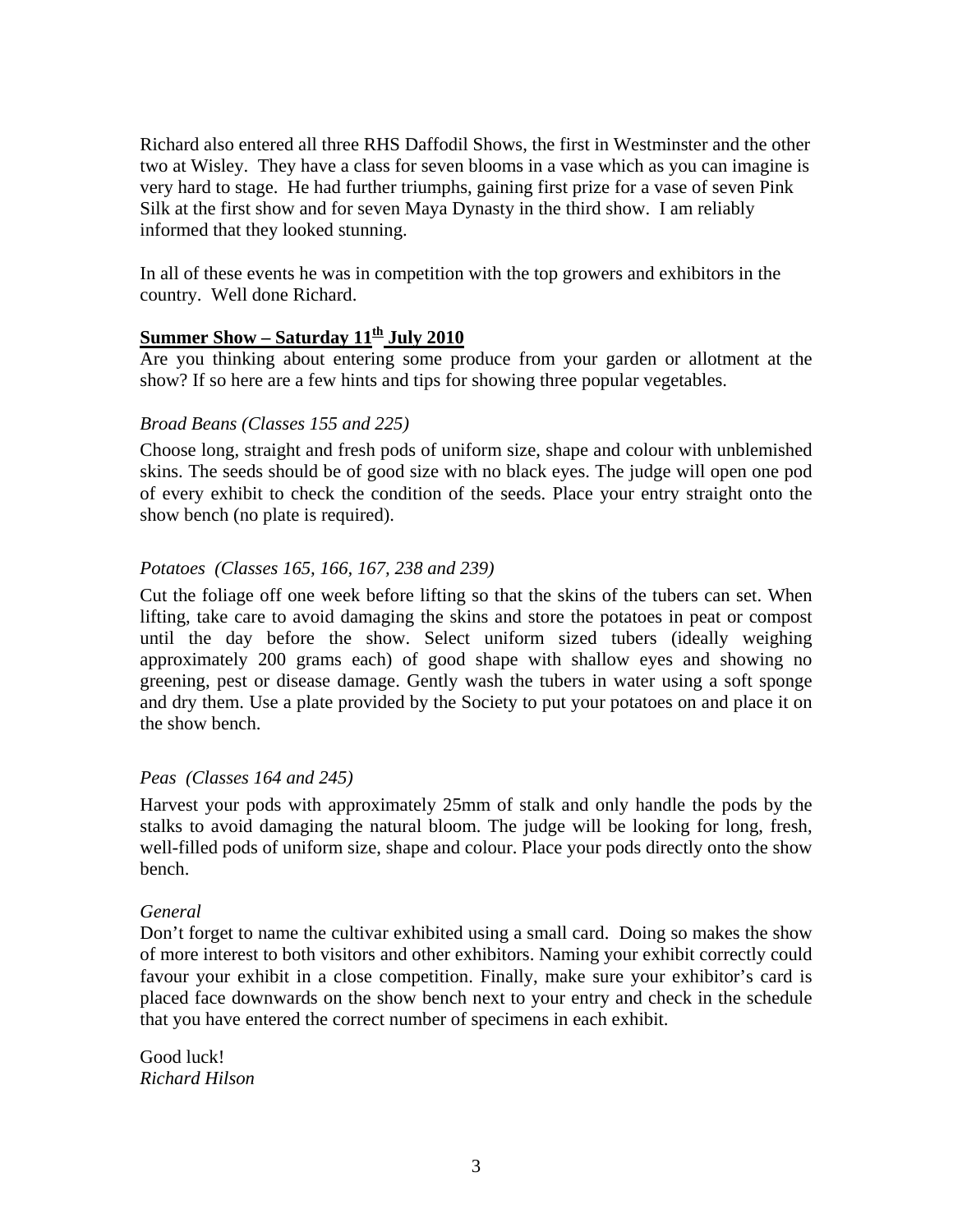## **Landshare**

Clare Wilson has drawn my attention to the Landshare website at: [www.landshare.channel4.com](http://www.landshare.channel4.com/) . Landshare brings people together who have a passion for home-grown food and who want to:

- o Grow vegetables but do not have anywhere to do it
- o Have a spare bit of land they are prepared to share
- o Can help in some way from sharing knowledge and lending tools to helping out on the plot itself
- o Support the idea of freeing up more land for growing
- o Are already growing and want to join in the community

Landshare came out of TV's River Cottage. It began when Hugh Fearnley-Whittingstall helped some Bristol families grow vegetables on derelict council land. The experience was so inspiring, that River Cottage decided to see if it would work nationwide. So now Landshare is a national movement of more than 45,000 people.

Some members may find the website of general interest but it particularly might be useful if you or someone you know has a garden, or part of a garden they cannot manage or do not want to use.

## **Lindfield Life**

We are seeking contributions to the LHS column in Lindfield Life, and it does not even need to be a whole article. Do you have special knowledge/expertise about an aspect of gardening or growing vegetables? Or maybe there is a plant you really hate? Perhaps you don't like gardening at all – so how about some anti-gardening comments? Tell us about it. If you don't feel confident about writing Auntie Rosemary, our publicity guru will do it for you all you have to do is to ring her up and talk to her! So let us have your contributions, whether orally or in writing by contacting Rosemary Humphreys (telephone 451363 or email [RNHumphreys@aol.com](mailto:RNHumphreys@aol.com)).

### **2010 AGM and November Tal**k

Members are asked to note that the arrangements for this years AGM on the  $10<sup>th</sup>$ November will be slightly different from normal. The AGM at 7.30pm will be followed by a talk by Graham Gough, a Sussex Nurseryman with a national reputation, and will be by ticket only at a charge of £1 for members and £2 for a guest. All members will be welcome to the AGM but if they have not purchased a ticket for the talk they will be expected to leave after the AGM has concluded.

Graham Gough was introduced to gardening at a very early age, confronted by Fuchsias and 'Superstar' roses in his Mum's flower borders and being weaned on huge 'Webbs Wonderful' lettuce from his Dad's vegetable plot. Following a short career in classical music, his eyes were opened to the artistic and creative processes of gardening at its highest level and was both inspired and pointed in the right direction by his visits to Sissinghurst. He changed profession and by a stroke of luck gained a job working at the